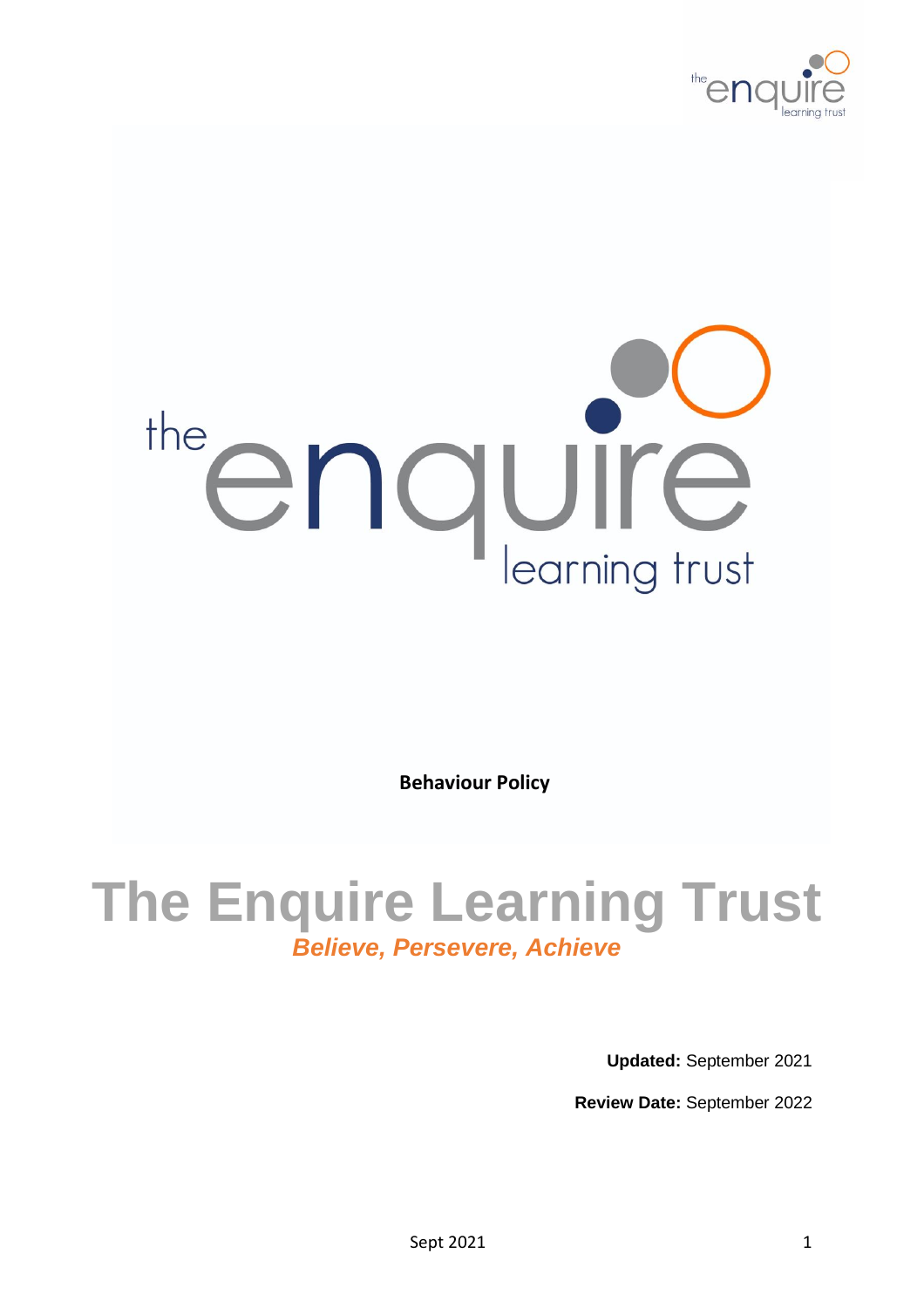

# **Contents**

| 1.  | Policy overview                            | 3              |
|-----|--------------------------------------------|----------------|
| 2.  | Aim                                        | $\mathbf{3}$   |
| 3.  | Objectives                                 | 3              |
| 4.  | The Classroom environment                  | $\overline{4}$ |
| 5.  | Positive discipline                        | 4              |
| 6.  | Support pupils                             | 5              |
| 7.  | Curricular links with behaviour management | 5              |
| 8.  | <b>Bullying and Racism</b>                 | 6              |
| 9.  | Monitoring behaviour                       | 6              |
| 10. | Use of reasonable force                    | 6              |
| 11. | Expected behaviour/ code of conduct        | $\overline{7}$ |
| 12. | Exclusion                                  | 7              |

| Date              | Author | Version | Comment                      |
|-------------------|--------|---------|------------------------------|
| April 20          | JĦ     |         |                              |
| September<br>2021 | PH     |         | School level details updated |
|                   |        |         |                              |
|                   |        |         |                              |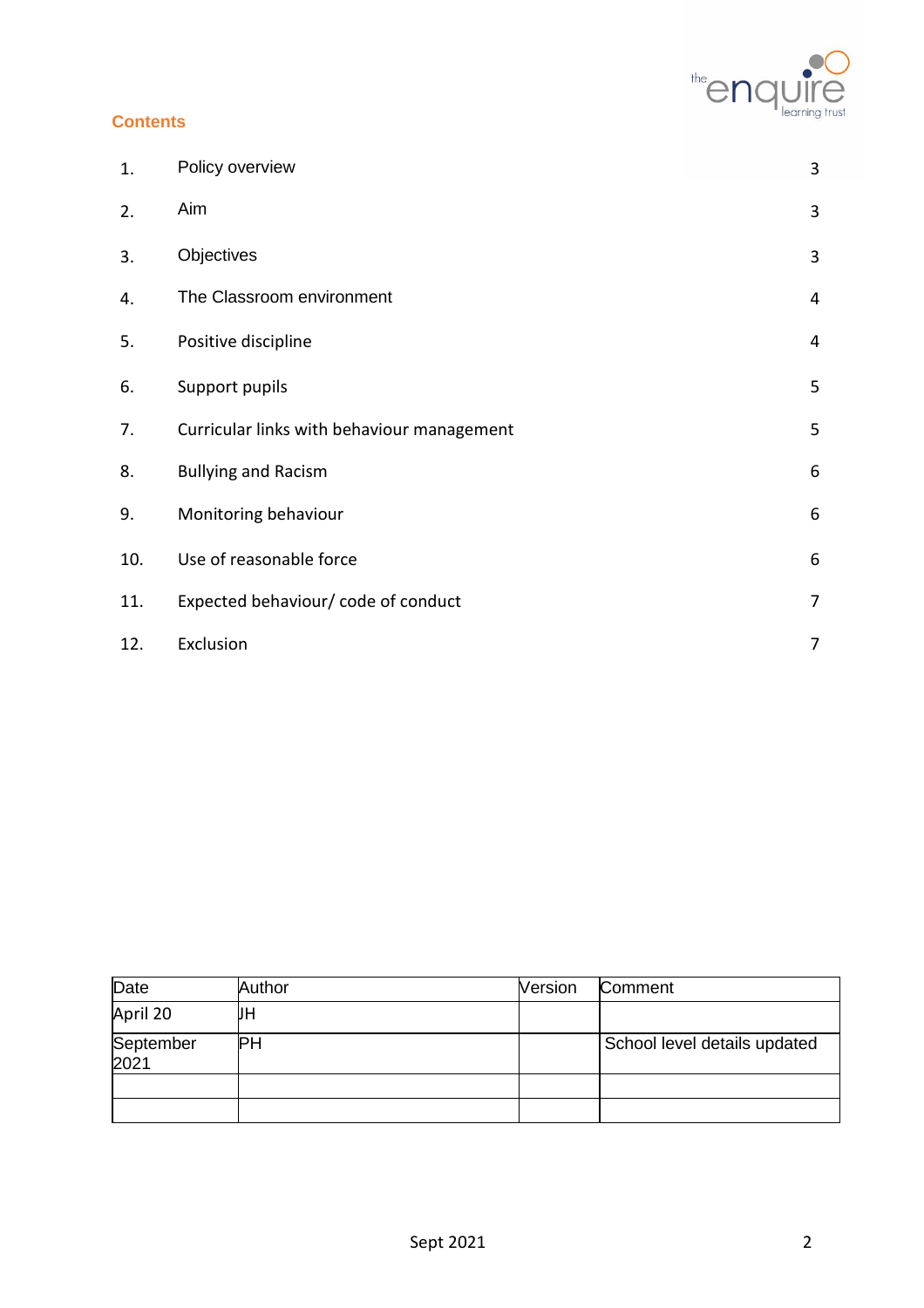

## **1. Policy Overview**

Within our academies, high standards of behaviour are expected from all pupils. A positive working environment is essential for positive relationships and members of staff should lead by example.

This policy applies to pupil behaviour whether the pupil is on the Academy site, outside of the Academy site or outside of the school day. The Academy will take appropriate action where a pupil's behaviour falls below the expected standards.

Policies and practice promote an environment conducive to learning and ensuring high achievement for all young people, irrespective of their differing needs. Children are asked to:

- Arrive in the Academy and at lessons punctually and be prepared to learn.
- Bring appropriate equipment such as: PE kit and reading books and any other necessary equipment
- Wear the Academy uniform correctly.
- All pupils are expected to be polite, courteous and respectful to everyone on the Academy site and to comply with reasonable requests or instructions made by staff on the first time of asking.
- Children are expected to have regard for their own safety and that of others.

#### **2. Aim**

To offer a happy, well-organised, positive and stimulating environment where children will work purposefully, where effective learning can take place and where children demonstrate good social and learning behaviours.

We aim for the children to develop the following:

- Respect for oneself, others and property.
- Positive self-esteem.
- Co-operation and collaboration.
- Care for others.
- Self-discipline.
- Self-motivation and resilience.
- Independence.

#### **3. Objectives**

- To ensure a common policy concerning behaviour that will generate positive consistent approaches amongst staff.
- To examine and reaffirm the importance of PSHE/citizenship and other areas of the curriculum as a vehicle for positive behaviour.
- To ensure regular and consistent use of the expectations throughout each Academy.
- To develop strategies to support pupils showing challenging behaviour.
- To work in partnership with parents to inform and offer support with regard to any individual behaviour difficulties.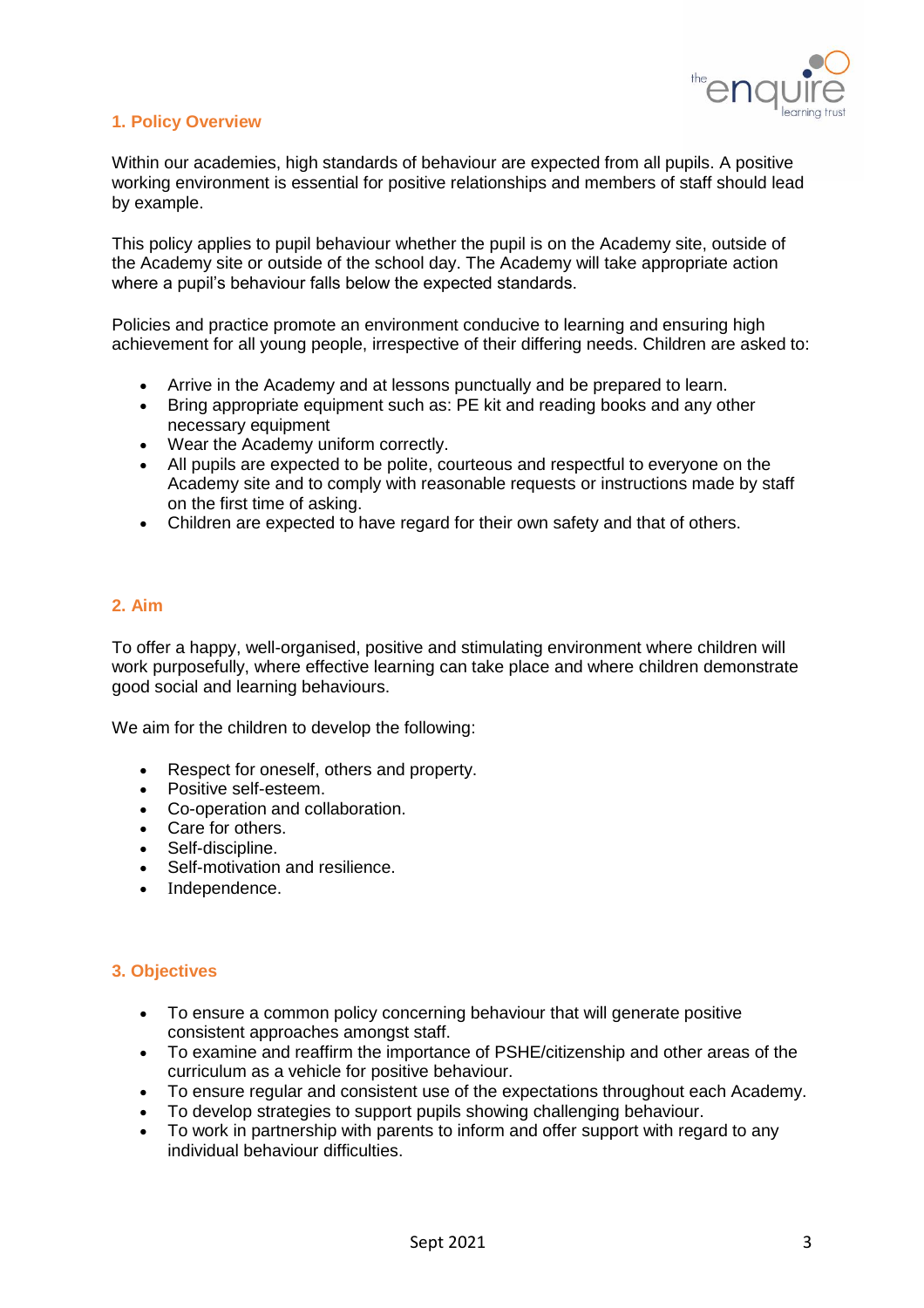

## **4. The Classroom Environment**

Disruptive behaviour affects both the teacher and other children. As recognised in the Special Educational Needs and Disability Code of Practice (January 2015), poor behaviour may be a result of unmet needs and the class teacher will, with support from other staff in the Academy, implement strategies to provide the necessary support to the pupil.

Low-level disruptive behaviour can be influenced positively by effective classroom management techniques.

#### **Positive Influences**

- Structured and well-prepared activities taking place in a friendly atmosphere and pitched at an appropriate level.
- Courteous and respectful interactions with pupils making use of pleasant humour.
- Clear messages of enjoyment about being with the group.
- Creating space and "play" opportunities for individual children where appropriate.
- Giving children opportunities to explore feelings, make choices, clarify values and work collaboratively.
- Considering furniture layout, groupings, pace of lessons and challenging tasks.
- Avoiding stereotyping, especially stereotyping children as troublemakers.
- Being aware of home circumstances and values.

#### **Negative Influences**

- Loud use of public reprimands and threats.
- Constant use of criticism and sarcasm.
- Aggressive reaction to minor incidents which increases the likelihood of major confrontation.
- Being unjust or inconsistent.

#### **5. Positive Discipline**

Each Academy has developed a Code of Conduct that should be clearly understood by all and adhered to in the interests of everyone. These key rules will be prominently displayed around the Academy and regularly referred to by staff and children.

#### **System of affirmation/strategies for praise and reward**

Any praise given to pupils should be genuine, personal and specific

Children behave positively if they think they are worthwhile people. Affirming a person increases or restores her/his sense of self-esteem. It is particularly necessary with children whose own self-image is low. Affirming a child will sometimes avoid problematic situations.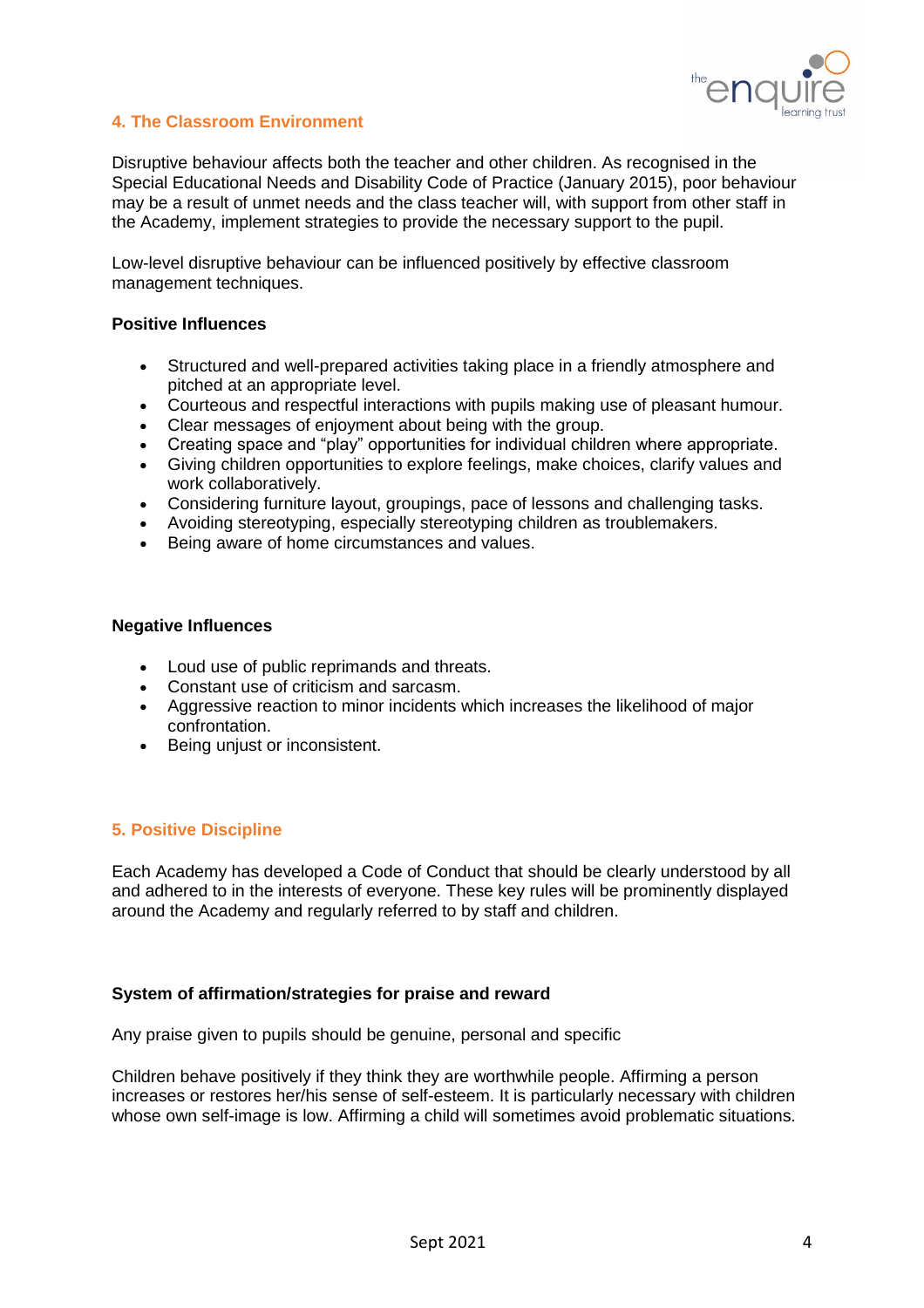

Good behaviour is praised and rewarded by staff to give recognition to the efforts being made by pupils to behave appropriately. This will also have the effect of communicating staff expectations to pupils who are not behaving in an acceptable manner. At Buckingham Primary Academy a positive reward system is used including the use of class dojos for positive behaviour and following the four school rules: *To be respectful, To be responsible, To be kind, To be safe.* 

The school rules are reinforced throughout the school day. There is a consistent and positive approach to language used by all staff at Buckingham Primary Academy which has a restorative approach of the three Rs, Regulate, Relate and Repair this includes language stems and reference is made to our Guiding Lights ensuring children are reminded of how to stay on 'Green'. Staff model positive language and behaviour. (See Appendix 1)

#### **Assertiveness/Warnings/Consequences – 3 Rs**

Faced with inappropriate behaviour it is tempting for any teacher to threaten punishment. However, punishments and rewards keep children dependent upon external motivators. The development of self-awareness and self-discipline is sacrificed for the sake of immediate compliance.

Behaviours have consequences. However, negative consequences imposed too quickly take away the need for the pupil to face the issues, make choices and take responsibility.

At Buckingham Primary Academy our approach using 3 Rs – integrates core principles of neuro development and traumatology to inform work with children, families and the communities which they live. This approach is a preventative approach.

#### **6. Support Pupils**

A behaviour modification programme for individuals may be applied if appropriate.

The class teacher and child will identify targets. If there are a number of incidents of negative behaviour, outside agencies may be consulted. At Buckingham Primary Academy outside agencies include: Outreach, Northcott, Applied Psychologies.

It is important to consider a differentiated approach to learning if a child is displaying challenging behaviour. Differentiation should be an inherent part of planning for individual needs.

At Buckingham Primary Academy in addition to FTT we also include: use of personalised behaviour charts, visual timetables to reinforce positive behaviour which are adapted and tailored to the specific needs of pupils.

**Staff:** It is important for staff to feel that they can rely on each other when dealing with challenging behaviour. Members of staff should feel that they are able to seek support and advice from colleagues, particularly SLT, before a situation becomes out of hand.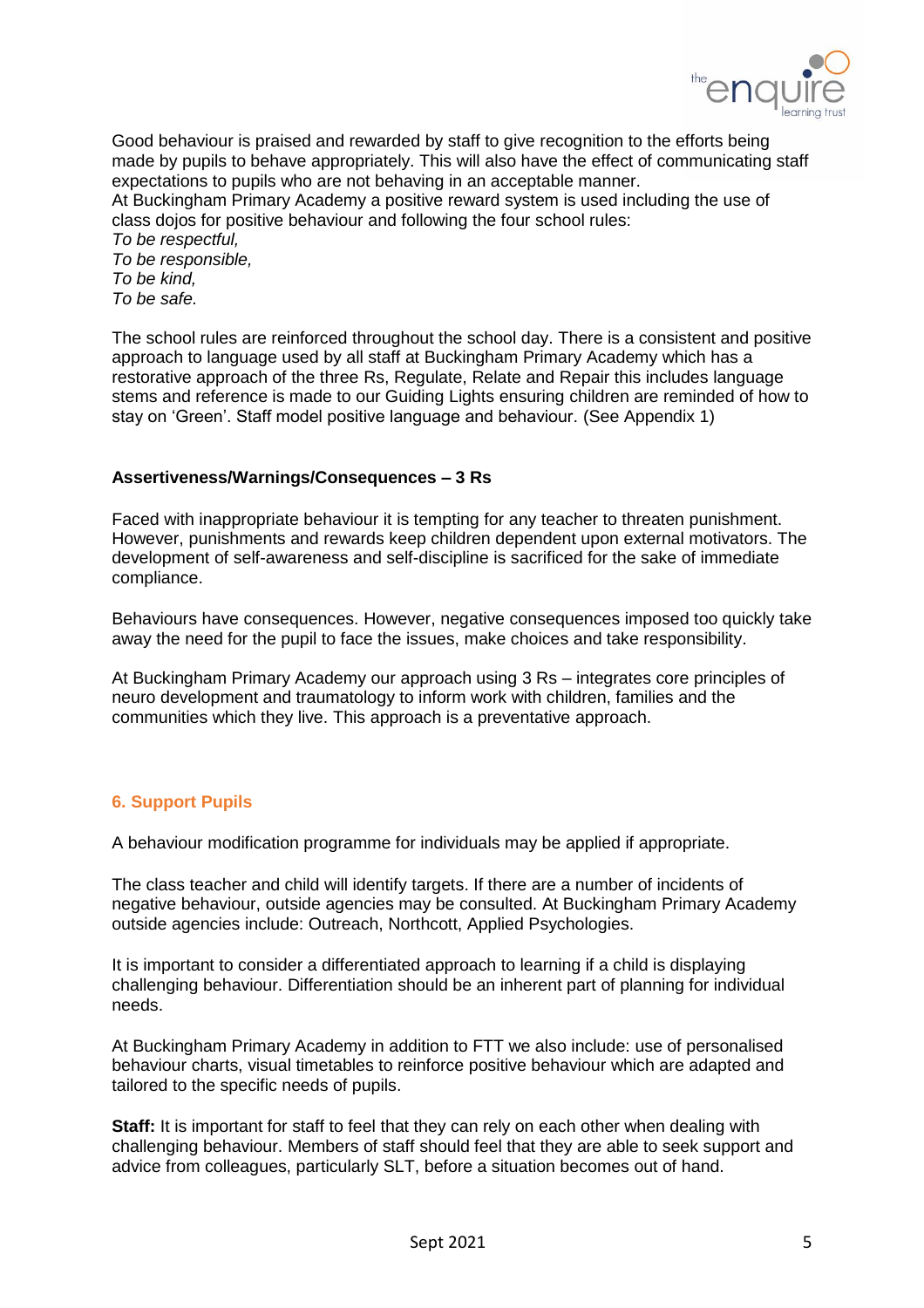

#### **7. Curricular Links with Behaviour Management**

Our Academies have a positive approach to behaviour management and as such, believe in actively developing children to be self-disciplined. In order to do this, it is essential that children are given opportunities to discuss different types of behaviour and their effect on others. A significant part of the curriculum is committed to Personal Social and Health Education (PSHE) when many of these issues can be considered. At Buckingham Primary Academy our PSHE follows Jigsaw and we incorporate support from outside agencies which include: PSCOs, NSPCC, HEADStart, Internet Legends.

#### **8. Bullying and Racism**

Each academy has an Anti-Bullying and Anti-Racism approach and actively explores these issues within the curriculum. These subjects are discussed from the viewpoint of the bully and the victim to enable pupils to understand the feelings and emotions of others.

We need to be clear about what we mean by bullying. We define it as:

- the wilful, conscious desire to hurt or threaten someone, physically, emotionally or materially on a number of occasions; or
- when a person or a group deliberately intends to cause someone else to feel hurt, distressed, threatened or humiliated; or
- behaviour by an individual or group, usually repeated over time, that intentionally hurts another individual or group either physically or emotionally.

In accordance with the academy's Anti-Bullying Policy, any incident of bullying occurring at the Academy will be taken seriously and followed through appropriately by staff. Parents of both the bully and the victim will be involved and kept informed as appropriate. A written record of any such incident will be made and recorded on CPOMs.

The Enquire Learning Trust sees racism as a form of bullying and does not condone it in any form.

#### **9. Monitoring Behaviour**

Senior leaders monitor behaviour regularly to identify any patterns in incidents. Appropriate actions are taken to ensure that these patterns are broken. CPOMs is used to record and monitor behaviour of pupils who present with challenging or out of character behaviour. This is monitored and individual cases are discussed at Inclusion Team Meetings if appropriate to determine next steps to support a pupil manage their behaviour.

#### **10. Use of Reasonable Force**

In exceptional circumstances and as a very last resort, where there is a danger of injury to a pupil or member of staff, positive handling using reasonable force may be appropriate.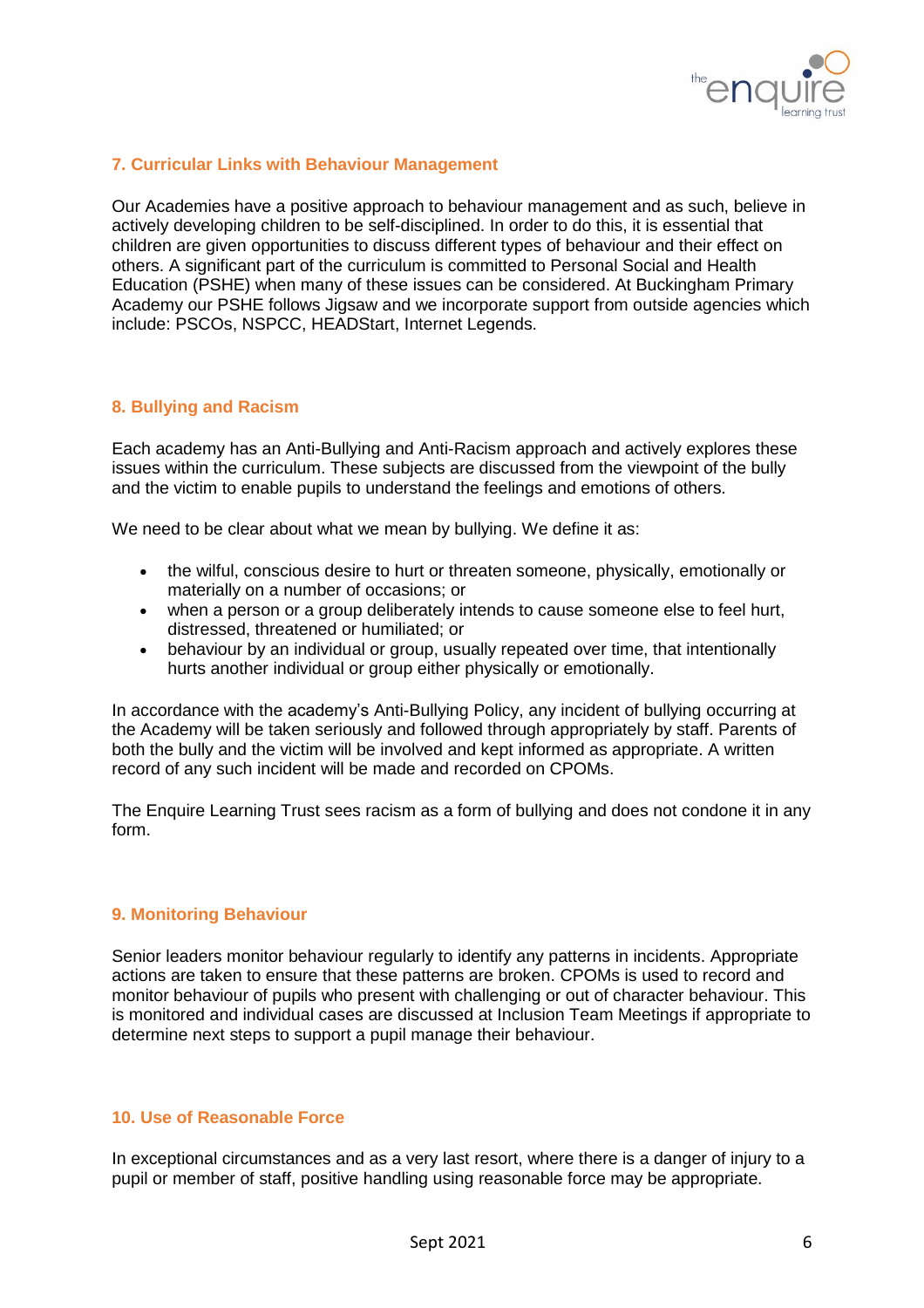

Positive handling methods are only used by staff with appropriate training where deescalation techniques have failed or cannot be used.

The Academy will always communicate with parents where such techniques have been used. These incidents are recorded on CPOMs.

*Please refer to the academy's positive handling policy.* 

#### **11. Expected behaviour/Code of Conduct**

Each Academy has a clear set of behavioural standards and code of conduct for all pupils; these are clearly set out on the Academy website and are communicated to pupils and parents on a regular basis. High standards of work and behaviour are expected at all times. A positive approach to discipline is taken and pupils are encouraged to show consideration and care for people and property.

#### **12. Exclusion**

The Enquire Learning Trust recognises that in order to ensure a positive atmosphere based on a sense of community and shared values it may, on occasions, be necessary to exclude an individual or individuals either for a fixed period, not exceeding forty five academy days in any one academic year, or, in some circumstances, permanently.

Such exclusions will only be resorted to when the academy can demonstrate with adequate evidence that all reasonable steps have been taken (including education off site) and/ or that the presence of the learner is likely to be severely detrimental to his/herself, other learners or employees. There may also be occasions when a short-term exclusion is appropriate because of unacceptable behaviour.

Good discipline in academies is essential to ensure that all pupils can benefit from the opportunities provided by education. The Trust supports its academies in using exclusion as a sanction where it is warranted. However, permanent exclusions should only be used as a last resort, in response to a serious breach, or persistent breaches, of the **Academy's Behaviour Policy**; and where allowing the pupil to remain in the academy would seriously harm the education or welfare of the pupil or others in the academy.

*Please refer to the Enquire Learning Trust Exclusion Policy for further information regarding the exclusion of pupils.*